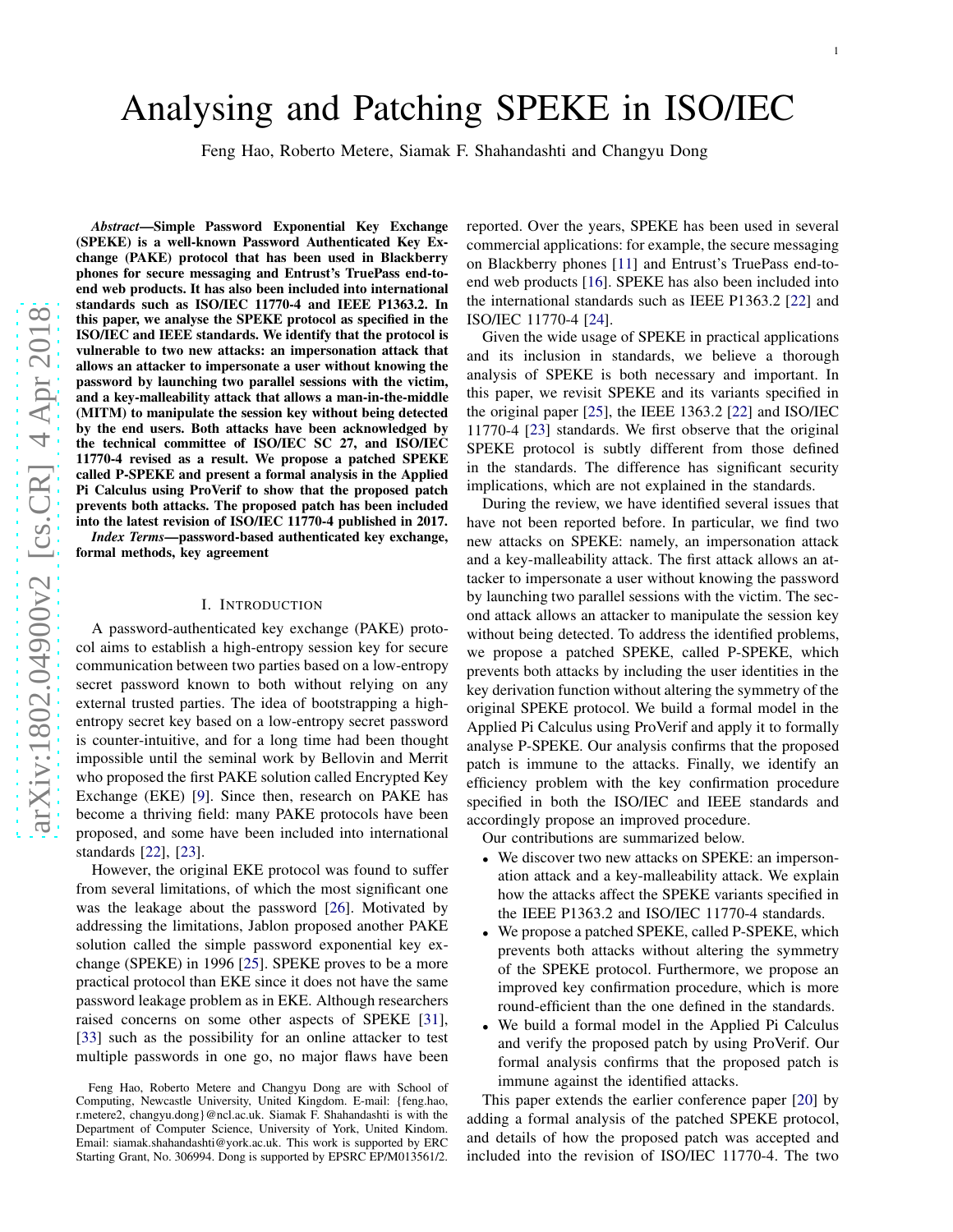attacks and the efficiency issues, initially reported in [\[20\]](#page-11-7), were discussed and acknowledged by the technical committee of ISO/IEC SC 27, Working Group 2. Accordingly, the ISO/IEC 11770-4 standard was revised. The latest revision ISO/IEC 11770-4:2017, incorporating our proposed patch and the improved key confirmation procedure, was formally published in November 2017 [\[24\]](#page-11-6).

## II. BACKGROUND

## *A. Password Authenticated Key Exchange*

Since the invention of the first PAKE solution in [\[9\]](#page-10-0), many PAKE protocols have been proposed, among which only a few have been actually used in practice. Notable examples of PAKE that have been deployed in practical applications include EKE [\[9\]](#page-10-0), SPEKE [\[25\]](#page-11-3) and J-PAKE [\[19\]](#page-11-8). These three protocols happen to represent three different ways of constructing a PAKE. EKE works by using the shared password as a symmetric key to encrypt Diffie-Hellman key exchange items. Variants of EKE (e.g., SPAKE2 [\[5\]](#page-10-3)) often differ only in how the symmetric cipher is instantiated. SPEKE works by using the shared password to derive a secret group generator for performing Diffie-Hellman key exchange. There are variants of SPEKE, such as Dragonfly [\[21\]](#page-11-9) and PACE [\[10\]](#page-10-4), which use different methods to derive the secret generator from the password. J-PAKE works by using the password to randomize the secret exponents in order to achieve a cancellation effect. A distinctive feature of J-PAKE as compared to the other two is its use of Zero Knowledge Proof (ZKP) to enforce participants to follow the protocol specification. By comparison, the use of ZKP is considered incompatible with the design of EKE and SPEKE.

A PAKE protocol serves to provide two functions: authentication and key exchange. The former is based on the knowledge of a password. If the two passwords match at both ends, a session key will be created for the subsequent secure communication. In the following, we review some common properties of a secure password authenticated key exchange protocols based on [\[9\]](#page-10-0), [\[19\]](#page-11-8), [\[25\]](#page-11-3); we also refer the reader to classic definitions of authentication from Lowe [\[28\]](#page-11-10). Formal treatments of PAKE, based on authenticated key exchange models proposed by Bellare and Rogaway in 1993 [\[8\]](#page-10-5), can be found in [\[4\]](#page-10-6), [\[7\]](#page-10-7), [\[17\]](#page-10-8), [\[27\]](#page-11-11).

Correctness. In the setting of key-exchange protocols, the protocol is correct if it gives both authentication and key distribution in presence of honest parties [\[32\]](#page-11-12). This is a basic and necessary step in a formal model to prove that without influence of attackers, honest parties should always complete the protocol as expected.

Secrecy of the pre-shared password. This property requires that the execution of the protocol must not reveal any data that would allow an attacker to learn the password through off-line exhaustive search. If the attacker is directly engaging in the key exchange, he should be limited to guess only one password per protocol execution.

Implicit key authentication. Assume the key exchange protocol is run between Alice and Bob. The protocol is

said to provide implicit key authentication if Alice is assured that no one other than Bob can compute the session key [\[30\]](#page-11-13).

Explicit key authentication. Explicit authentication can only be achieved with a confirmation phase [\[30\]](#page-11-13). This property requires that the entities have actually computed the *same* key. It completes and strengthens the implicit key authentication; in fact, if the two participants are the sole entities who can learn the session key *and* they have actually computed the key, the successive communication shall be secure.

Weak and strong entity authentication. *Weak* or *strong* entity authentication respectively correspond to the *weak agreement* and *injective agreement* properties of Lowe [\[28\]](#page-11-10). A protocol achieves weak authentication if a participant believes she is speaking with another participant, and the other participant indeed started an authentication process with her. Even though this may seem a sufficient property for mutual authentication, it is not. In fact, nothing can be said about the problem where the party is tricked to communicate with some replayed session of the other party. With strong authentication, the additional property of agreeing with both the session and the session key is required. Strong entity authentication ensures that replay attacks and man-in-the-middle attacks are prevented.

Perfect forward secrecy. Perfect forward secrecy (PFS) ensures that the confidentiality of past session keys is preserved even when the long term secret, i.e., the password, is disclosed. This property implies that an attacker who knows the password still cannot learn the session key if he only *passively* eavesdrops the key exchange process.

## *B. The original SPEKE*

The original specification of the SPEKE protocol in Jablon's 1996 paper [\[25\]](#page-11-3) is as follows. Participants agreed on a group G of safe prime order  $p = 2q+1$  where q is also a prime. The SPEKE protocol operates in the subgroup of  $G$  of prime order q where the discrete logarithm problem is assumed to be hard. Two remote parties, Alice and Bob, share a common secret password  $s$  from which they apply a function  $f(.)$  to compute the group generator:  $g = f(s) = s^2 \mod p$ . Unless specified otherwise, all modular operations in the rest of the paper are performed with respect to the modulus  $p$ . We will omit "mod  $p$ " in the notation for simplicity.

The SPEKE protocol runs in two phases: the *keyexchange phase* and the *key-confirmation phase*, as illustrated in Figure [1.](#page-2-0) In the first phase, Alice chooses a secret value x uniformly at random in  $\mathbb{Z}_q^* = \{1, \ldots, q-1\},\$ and sends  $g^x$  to Bob. Similarly, Bob chooses a secret value y uniformly at random in  $\mathbb{Z}_q^*$ , and sends  $g^y$  to Alice. Upon receiving  $g<sup>y</sup>$ , Alice verifies that its value is between 2 and  $p-2$ . This is to prevent the small subgroup confinement attack. Subsequently, Alice computes a session key  $k = H((g^y)^x) = H(g^{xy})$  where H is a cryptographic hash function (used as a key derivation function here). Similarly Bob verifies  $g^x$  belongs to  $\{2, \ldots, p-2\}$  and then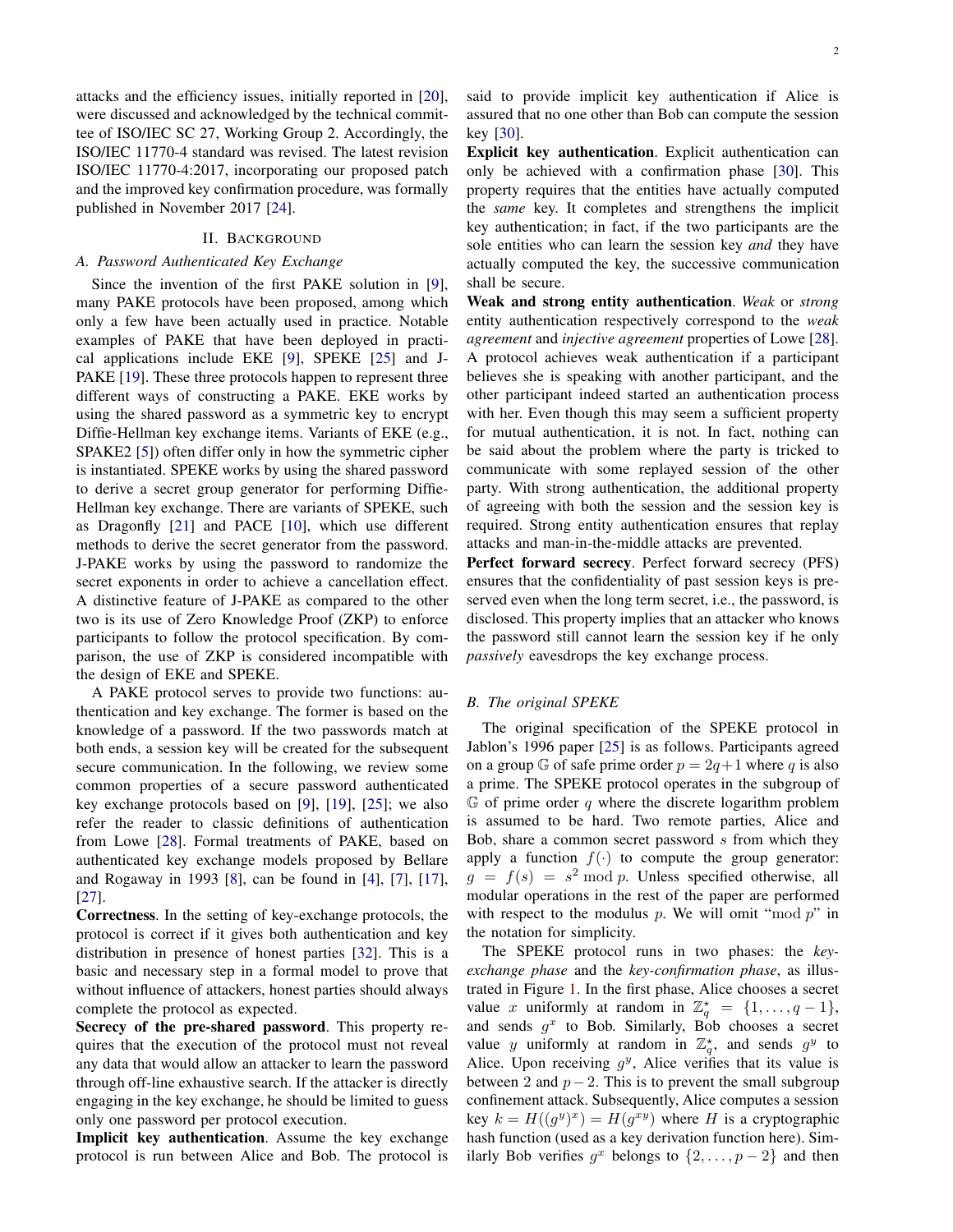computes the same session key  $k = H((g^x)^y) = H(g^{xy})$ . The key-exchange phase is completely symmetric. The symmetry in the design helps simplify the security analysis and reduce the communication rounds especially in a mesh network.

The second phase serves to provide explicit assurance that both parties have actually derived the same session key. This is realized in the original SPEKE paper [\[25\]](#page-11-3) as follows: one party sends  $H(H(k))$  first and the other party replies with  $H(k)$  later.

The above key confirmation method has two subtle issues. First, it is ambiguous which party should send  $H(H(k))$  first. As we will explain, this ambiguity also carries over to the SPEKE specifications in the ISO/IEC and IEEE standards. Second, from a theoretical perspective, the direct use of the session key in the key confirmation process renders the session key no longer indistinguishable from random after the key confirmation is finished, hence breaking the session-key indistinguishability requirement in a formal model [\[8\]](#page-10-5).

In the standards, the key confirmation phase is optional and it is left to the applications to decide whether it is added. With the absence of this phase, key confirmation will have to be deferred to the later secure communication stage where the session key is used to encrypt and decrypt messages (in the authenticated mode) and the decryption will only work if the session keys used at the two sides are equal.

Figure 1. Original SPEKE scheme. A and B share the password s and computed  $g = s^2 \mod p$ .

<span id="page-2-0"></span>

| $x \stackrel{\text{R}}{\leftarrow} \mathbb{Z}_q^{\star}, X \leftarrow g^x$ | $y \stackrel{\text{R}}{\leftarrow} \mathbb{Z}_q^{\star}, Y \leftarrow q^y$                                                                   |
|----------------------------------------------------------------------------|----------------------------------------------------------------------------------------------------------------------------------------------|
| abort if<br>$Y \notin \{2,\ldots,p-2\}$<br>else $k \leftarrow H(Y^x)$      | A, X<br>B, Y<br>abort if<br>$X \notin \{2,\ldots,p-2\}$<br>else $k \leftarrow H(X^y)$<br>key-exchange phase<br>(optional) confirmation phase |
|                                                                            | H(H(k))<br>H(k)                                                                                                                              |
| abort if<br>hash is wrong,<br>otherwise accept                             | abort if<br>hash is wrong,<br>otherwise accept                                                                                               |

## *C. Previous attacks*

In [\[33\]](#page-11-5), Zhang proposed an exponential-equivalence attack on SPEKE. This attack exploits the fact that some passwords are exponentially related. For example, two different passwords  $s$  and  $s'$  may have the relation that  $s' = s^r \mod p$  where r is an arbitrary integer  $(r \neq 1)$ . By exploiting this relation, an active attacker can rule out two passwords in one go, and in the general case can rule

out multiple passwords in one go if they are all exponentially related. This attack is especially problematic when the password is digits-only, e.g., a Personal Identification Numbers (PIN). As a countermeasure, Zhang proposed to hash the password before taking the square operation: in other words, redefining the password mapping function to  $f(s) = (H(s))^2 \mod p$ . The hashing of passwords makes it much harder for the attacker to find exponential equivalence among the hashed outputs. Zhang's attack is acknowledged in IEEE P1363.2 [\[22\]](#page-11-0), which adds a hash function in SPEKE when deriving the base generator from the password.

Tang and Mitchell illustrated three attacks on the SPEKE protocol [\[31\]](#page-11-4). The first attack is essentially the same as Zhang's [\[33\]](#page-11-5): an active attacker is able to test multiple passwords in one execution of the protocol by exploiting the exponential equivalence of passwords. The authors suggest to hash the identities of the parties along with the password to get the generator, that is  $q = H(s||A||B)$  where A and B are identities of two communicating parties. However, this countermeasure has the limitation that it breaks the symmetry of the protocol; instead of allowing the two parties to exchange messages simultaneously in one round, the two parties must first agree whose identity should be put first in the hash, which requires extra communication. The second attack is a *unilateral* Unknown Key-Share (UKS) attack. In this attack, the user is assumed to share the same password with more than one servers<sup>[1](#page-2-1)</sup>. By replaying messages, the attacker may trick the user into believing that he is sharing a key with one server, but in fact he is sharing a key with a different server. To address the attack, they propose to include the server's identity into the computation of g. However, same as before, this countermeasure breaks the symmetry of the original protocol. The last attack they show is a scenario where two sessions are swapped. Here, the two parties run two concurrent sessions, and the attacker swaps the messages between the two sessions. At the end of the protocol, the parties will have shared two session keys, but they may get confused which message belongs to which session. They call this a generic vulnerability, which in this paper we call a *sessions swap* attack. To address this problem, they propose to include the "session identifier" into the computation of  $q$ , but the paper gives no details on the definition of the "session identifier".

#### <span id="page-2-2"></span>*D. Specification in standards*

When SPEKE was included into the IEEE P1363.2 and ISO/IEC 11770-4 standards, the protocol was revised to prevent the exponential-equivalence attack reported in [\[33\]](#page-11-5) and [\[31\]](#page-11-4). In the revised protocol, the password is hashed first before computing a secret generator. More specifically, the generator is obtained from  $q = (H(s))^2 \text{ mod } p$  instead of  $g = s^2 \mod p$  as in the original 1996 paper.

<span id="page-2-1"></span><sup>&</sup>lt;sup>1</sup>We remark that it is unusual to assume a user shares the same password with multiple server in the security model for PAKE, as a server will be able to trivially impersonate another server. However, in practice, many users do reuse passwords across several accounts.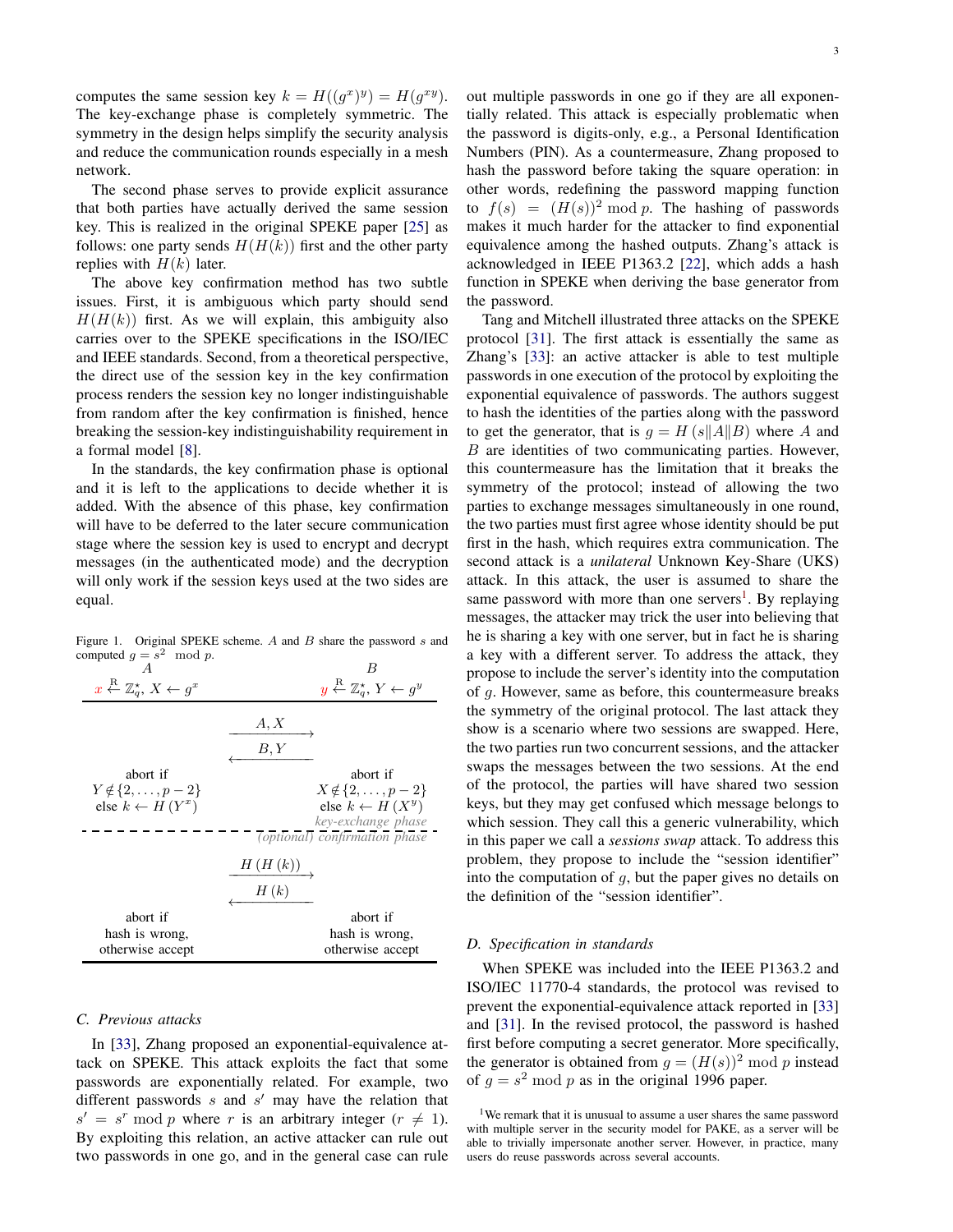It is also worth noting that the key confirmation procedure of SPEKE defined in the standards is also different from that in the original SPEKE paper [\[25\]](#page-11-3). In IEEE P1363.2 [\[22\]](#page-11-0) and in ISO/IEC 11770-4:2006 [\[23\]](#page-11-1), the key confirmation is defined as follows.

$$
\begin{array}{rcl}\n\text{Alice} & \rightarrow & \text{Bob} & : & H(3||g^x||g^y||g^{yx}||g) \\
\text{Bob} & \rightarrow & \text{Alice} & : & H(4||g^x||g^y||g^{xy}||g)\n\end{array} \tag{1}
$$

As explicitly stated in the ISO/IEC 11770-4 standard, there is no order in the above two steps. In the same standard, it is also stated that there is no order during the SPEKE exchange phase. We find the two statements contradictory: the fact that  $g^x$  comes before  $g^y$  in the definition of key confirmation implies there is an order during the key exchange phase.

We would like to highlight that the above issue was carried over from Jablon's original 1996 paper [\[25\]](#page-11-3), which specifies that "Alice" sends the first confirmation message  $H(H(k))$ . Given the symmetric nature of the protocol, it is ambiguous which party is "Alice". This ambiguity was unquestioned at the time of standardization and consequently was inherited by the specifications in IEEE P1363.2 and ISO/IEC 11770-4:2006.

We presented the above issue to the ISO/IEC SC 27 technical committee. The issue was acknowledged and rectified in the latest revision ISO/IEC 11770-4:2017. We will explain the details of the change later.

## III. NEW ATTACKS

<span id="page-3-3"></span>In this section, we present two new attacks that are not reported before: an impersonation attack and a keymalleability attack. We will first explain how the attacks work on the original SPEKE protocol [\[25\]](#page-11-3) and then explain their applicability to the SPEKE variants defined in the IEEE and ISO/IEC standards [\[22\]](#page-11-0), [\[23\]](#page-11-1).

#### <span id="page-3-2"></span>*A. Impersonation attack*

The first attack happens in the setting of parallel sessions: a user is engaged with another user in multiple sessions running in parallel. We illustrate the attack of Mallory who will be able to impersonate the user Bob to Alice, by launching parallel sessions with Alice to make Alice believe she is communicating with Bob, but actually Bob is not involved at all in the communication.

The attack is illustrated in Figure [2.](#page-3-0) Details of each step are explained below.

- 1) Alice chooses a secret exponent  $x$  and computes  $X \leftarrow g^x$ . She initiates the protocol by sending A, X to the insecure channel.
- 2) Mallory is in control of the channel and intercepts all the messages to Bob who never receives anything. So, Mallory receives the first message from Alice and generates an exponent z such that  $X^z \in$  $\{2,\ldots,p-2\}^2$  $\{2,\ldots,p-2\}^2$  $\{2,\ldots,p-2\}^2$ . Mallory, impersonating Bob, initi-

Figure 2. Impersonation attack on SPEKE

<span id="page-3-0"></span>

| Alice                                                                                                                                      |                                                                              | Mallory (impersonating Bob)                          |  |  |  |  |  |
|--------------------------------------------------------------------------------------------------------------------------------------------|------------------------------------------------------------------------------|------------------------------------------------------|--|--|--|--|--|
| $x \stackrel{\text{R}}{\leftarrow} \mathbb{Z}_q^*, X \leftarrow g^x$<br>$k \leftarrow \text{KDF}(Y^{z \cdot x})$<br>Start key confirmation | $\frac{1.\left(A,X\right)}{4.\left(B,Y^z\right)}$<br>$\mathfrak{S}. H(H(k))$ | Choose arbitrary $z$ (Session 1)                     |  |  |  |  |  |
| Verify key confirmation                                                                                                                    | 8. H(k)                                                                      |                                                      |  |  |  |  |  |
|                                                                                                                                            |                                                                              | $\{X^z, H(H(k))\}\downarrow \uparrow \{Y^z, H(k)\}\$ |  |  |  |  |  |
| $y \stackrel{\text{R}}{\leftarrow} \mathbb{Z}_q^*, Y \leftarrow g^x$                                                                       | 2. $(B, X^z)$                                                                |                                                      |  |  |  |  |  |
| $k \leftarrow \text{KDF}(X^{z \cdot y})$                                                                                                   | 3. (A, Y)                                                                    | (Session 2)                                          |  |  |  |  |  |
| Verify key confirmation                                                                                                                    | 6. $H(H(k))$                                                                 |                                                      |  |  |  |  |  |
| Reply key confirmation                                                                                                                     | 7. H(k)                                                                      |                                                      |  |  |  |  |  |

ates a parallel SPEKE session with Alice by sending her  $B, X^z$ .

- 3) Alice follows the second session generating an exponent y and computing  $Y \leftarrow g^y$ . She sends  $A, Y$  to the insecure channel.
- 4) Mallory intercepts the message and raises it to the power of  $z$  (with overwhelming probability,  $Y^z$  will not be 1 or  $p-1$ ). Then, Mallory sends back to Alice  $B, Y^z$  in the first session.
- 5) At this point, Alice computes the key  $k =$  $H((Y^z)^x) = H(g^{xyz})$  for the first session, generates the key confirmation challenge  $H(H(k))$ , and sends it to Bob.
- 6) Mallory intercepts the challenge from the first session and relays it to Alice in the second session.
- 7) Following the protocol, Alice answers the challenge with  $H(k)$ .
- 8) Finally, Mallory intercepts Alice's answer in the second session and replays it in the first session to pass the key confirmation procedure.

At the end of the above attack, Alice authenticates Mallory as "Bob" in both sessions. However, Mallory does not know any secret password and the real "Bob" has never been involved in this key exchange. This indicates a serious flaw in the authentication procedure. We should note that in the above attack, we assume the initiator of the session is responsible for sending the first key confirmation message. This is allowed by the protocol since SPEKE specifications in both the IEEE and ISO/IEC standards permit the two parties to start the key confirmation in any order.

This attack can be regarded as a special instance of the Unknown Key-Share (UKS) attack [\[18\]](#page-10-9). Alice thinks she is communicating with "Bob", but actually she is communicating with another instance of herself. This confusion of identities in the key establishment can cause problems in some scenarios. For example, using the derived session key  $k$  in an authenticated mode, like AES-GCM, Alice may send an encrypted message to Bob: "Please pay Charlie 5 bitcoins". Mallory can intercept this message and (without knowing its content) relay back to Alice in the second session. Since the message is verified to be authentic from "Bob", Alice may follow the instruction (assume Alice is an automated program that follows the protocol). Thus,

<span id="page-3-1"></span><sup>&</sup>lt;sup>2</sup>When  $z = 1$  the work of Mallory reduces to simply relaying Alice's messages to herself in the other session, which may be detected if Alice checks for duplicate of messages.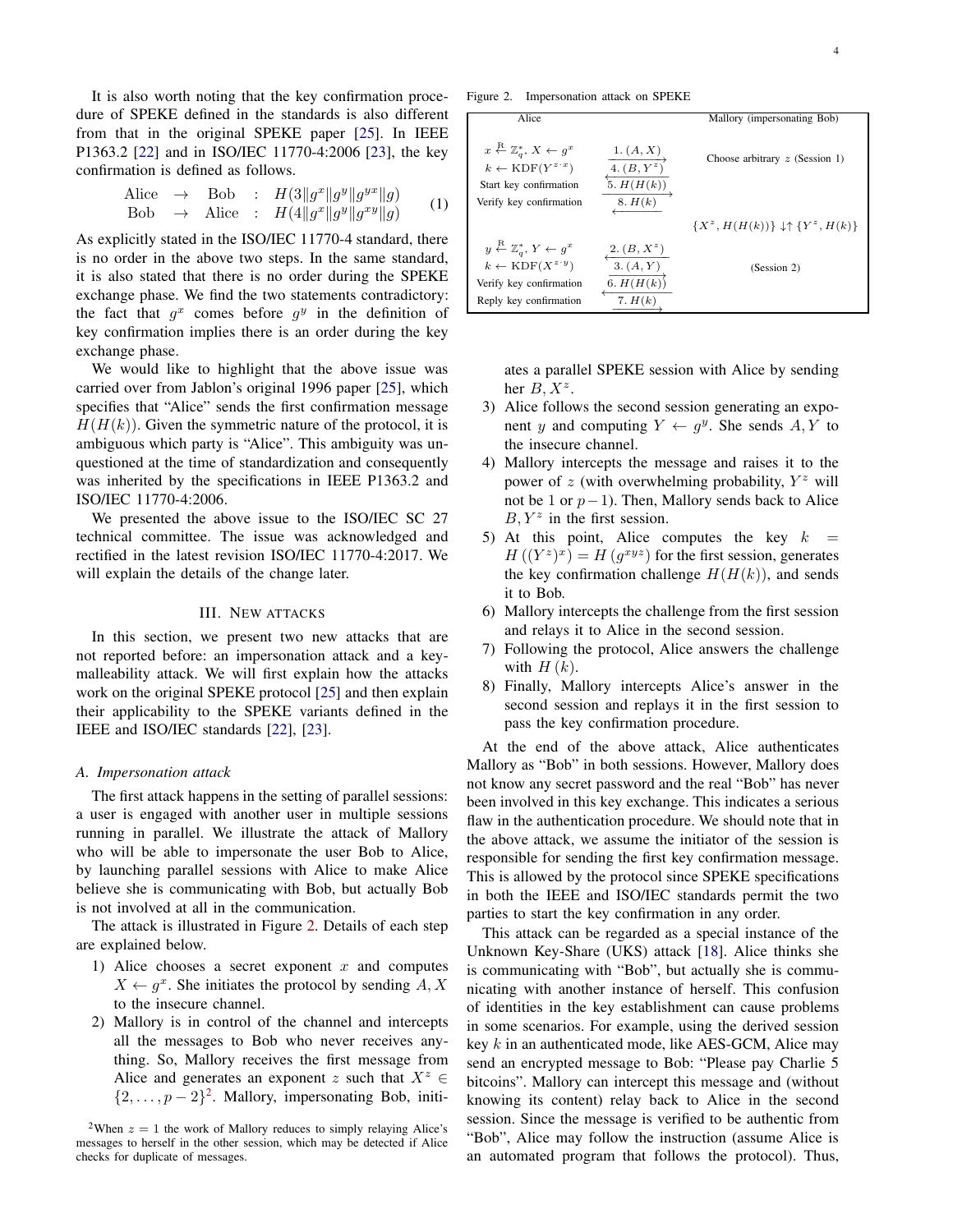although Alice's initial intention is to make Bob pay Charlie 5 bitcoins, she ends up paying Charlie instead.

## <span id="page-4-1"></span>*B. Key-malleability attack*

The second attack is a man-in-the-middle attack as shown in Figure [3.](#page-5-0) The attacker chooses an arbitrary  $z$  from  $\{2, \ldots, q-2\}$ , raises the intercepted item to the power of  $z$  and passes it on. The parties at the two ends are still able to derive the same session key  $k = H(g^{xyz})$ , but without being aware that the messages have been modified.

The fact that an attacker is able to manipulate the session key without being detected has significant implications on the theoretical analysis of the protocol. In the original SPEKE paper, the protocol has no security proofs; it is heuristically argued that the security of the session key in SPEKE depends on either the Computational Diffie-Hellman assumption (i.e., an attacker is unable to compute the session key) or the Decisional Diffie-Hellman assumption (i.e., an attacker is unable to distinguish the session key from random). The existence of such a keymalleability attack suggests that a clean reduction to CDH or DDH is not possible. As an example,  $z$  can be a result of an arbitrary function  $f(\cdot)$  with the incepted inputs, i.e.,  $z = f(g^x, g^y)$ . Because of the correlation of values on the exponent, standard CHD and DDH assumptions are not applicable since they require the secret values on the exponent be *independent*.

#### *C. Discussion on standards*

*1) Explicit key confirmation:* Recall from Section [II-D](#page-2-2) that the SPEKE schemes specified in the standards differ from the original SPEKE paper in how the explicit key confirmation is defined. More specifically, the key confirmation procedure in IEEE P1363.2 and ISO/IEC 11770-4 includes additional data in the hash: i.e., key exchange items  $g^x$  and  $g<sup>y</sup>$ . This change does not prevent the impersonation attack; the attacker is still able to relay the key confirmation string in one session to another parallel session to accomplish mutual authentication in both sessions. However, the keymalleability attack no longer works if the key confirmation method in IEEE 1363.2 or ISO/IEC 11770-4 is used. We should emphasize that the key confirmation method in both standards are marked as "optional". Hence, the key-malleability attack is still applicable to the *implicitly authenticated* version of the SPEKE in both standards.

*2) Definition of shared secret:* In the earlier conference version of the paper [\[20\]](#page-11-7), we point out that the definition of the shared secret in ISO/IEC 11770-4:2006 [\[23\]](#page-11-1) is ambiguous. The shared low-entropy secret, denoted  $\pi$  in that standard document [\[23\]](#page-11-1), is defined as follows.

*"A password-based octet string which is generally derived from a password or a hashed password, identifiers for one or more entities, an identifier of a communication session if more than one session might execute concurrently, and optionally includes a salt value and/or other data.*

The above definition seems to include the "identifiers for one or more entities" as part of the shared secret. If the entity identifiers were included, the impersonation attack would not work, but the key-malleability would still work. However, the standard does not provide any formula about  $\pi$ . It is not even clear if one or both entities' identifiers should be included, and if only one identifier is to be included, which one and how. Furthermore, the word "generally" weakens the rigour in the definition and makes it subject to potentially different interpretations.

By comparison, the definition of the shared secret in IEEE P1363.2 (D26) [\[22\]](#page-11-0) is clearer. It is specified as follows:

*"A password-based octet string, used for authentication.* π *is generally derived from a password or a hashed password, and may incorporate a salt value, identifiers for one or more parties, and/or other shared data."*

This definition clearly indicates that the incorporation of "a salt value, identifiers for one or more parties, and/or other shared data" is not mandatory (as indicated by the use of the word "may"). Based on the definition, it is clear that both attacks are applicable to the SPEKE scheme defined in IEEE P1363.2.

The issue about the ambiguity in the definition was acknowledge by ISO/IEC SC 27 after we first pointed it out in [\[20\]](#page-11-7), and was rectified accordingly. In the latest revision in ISO/IEC 11770-4:2017, the definition of the shared secret has been revised to follow the same as in IEEE P1363.2 (D26) [\[22\]](#page-11-0). In this revision, the two reported attacks are addressed by making technical changes to the SPEKE specification, as we will explain in the next section.

## IV. SOLUTION

## *A. Patched SPEKE*

There are several reasons to explain the cause of the two attacks. First, there is no reliable method in SPEKE to prevent a sent message being relayed back to the sender. Second, there is no mechanism in the protocol to verify the integrity of the message, i.e., whether they have been altered during the transit. Third, no user identifiers are included in the key exchange process. It may be argued that all these issues can be addressed by using a Zero Knowledge Proof (ZKP) (as done in [\[19\]](#page-11-8)). However, in SPEKE, the generator is a secret, which makes it incompatible with any existing ZKP construction. Since the use of ZKP is impossible in SPEKE, we need to address the attacks in a different way.

Our proposed patch is to redefine the session key computation. Assume Alice sends  $g^x$  and Bob sends  $g^y$ . The session key computation is defined below.

<span id="page-4-0"></span>
$$
s_A = H(A||gx)
$$
  
\n
$$
s_B = H(B||gy)
$$
  
\n
$$
sID = \max(s_A, s_B) || \min(s_A, s_B)
$$
  
\n
$$
k = \text{KDF}(sID||gxy)
$$
\n(2)

When the two users are engaged in multiple concurrent sessions, they need to ensure the identifiers are unique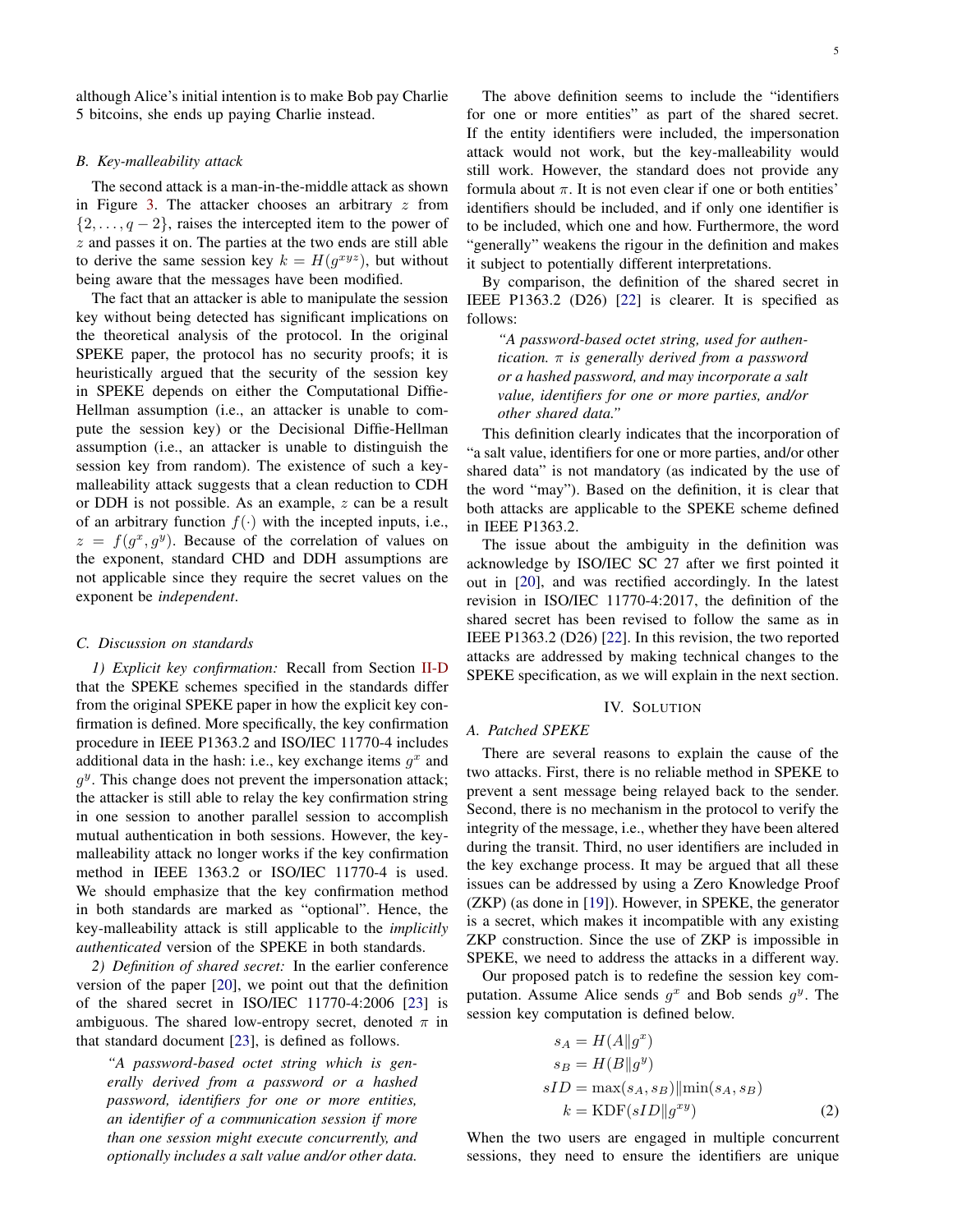<span id="page-5-0"></span>

| Alice A                                                                                                          |                    |                                         | $Boh$ $B$                                                                                                                            |
|------------------------------------------------------------------------------------------------------------------|--------------------|-----------------------------------------|--------------------------------------------------------------------------------------------------------------------------------------|
| $x \stackrel{\text{R}}{\leftarrow} \mathbb{Z}_q^*, X \leftarrow g^x$<br>$k \leftarrow \text{KDF}(Y^{z \cdot x})$ | (A,X)<br>$(B,Y^z)$ | Choose arbitary z<br>Raise to power $z$ | $(B, Y)$ $y \stackrel{\text{R}}{\leftarrow} \mathbb{Z}_q^*, Y \leftarrow g^x$<br>$(A, X^z)$ $k \leftarrow \text{KDF}(X^{z \cdot y})$ |
|                                                                                                                  |                    |                                         |                                                                                                                                      |

between these sessions. As an example, assume Alice and Bob launch several concurrent sessions. They may use "Alice" and "Bob" in the first session. When launching a second concurrent session, they should add an extension to make the entity identifier unique – for example, the entity identifiers may become "Alice (2)" and "Bob (2)" respectively in the second session, and so on. The use of the extension is to make the entity identifier distinguishable among multiple sessions running in parallel.

The new definition of the session-key computation function in Eq. [2](#page-4-0) prevents both the impersonation and keymalleability attacks (as well as the *session swap* attack reported in [\[31\]](#page-11-4)), which we will formally prove in the next section. The key confirmation remains "optional" as it is currently defined in the standards. Furthermore, this patch preserves the optimal one-round efficiency of the original SPEKE protocol.

An alternative patch, suggested in the earlier conference paper [\[20\]](#page-11-7), is to refine the session key computation as follows.

$$
M = H(\min(A, B)||\max(A, B))
$$
  
\n
$$
N = H(\min(g^x, g^y)||\max(g^x, g^y))
$$
  
\n
$$
k = \text{KDF}(M, N, g^{xy})
$$
\n(3)

As we will formally analyze in Section [V,](#page-5-1) the above solution also prevents the two attacks. However, the advantage of the solution in Eq. [2](#page-4-0) is that the hash output has a fixed bit length, which makes it easier to implement the max and min function. The final patch, which has been included into the latest revision of ISO/IEC 11770-4 published in 2017, is summarized in Figure [4.](#page-6-0)

#### *B. Improved key confirmation*

As highlighted in Section [II-D,](#page-2-2) neither of the key confirmation procedures defined in IEEE P1363.2 (D26) and ISO/IEC 11770-4 (2006) is symmetric. In both standards, they state that there is "no special ordering" of the key confirmation message. This implies that the messages can be sent simultaneously within one round. But in fact, these procedures require two rounds instead of one, because the second message depends on the first. This issue also applies to the key confirmation method in Jablon's original 1996 paper [\[25\]](#page-11-3). If both parties attempt to send the first message at the same time without an agreed order, they cannot tell if the message that they receive is a genuine challenge or a replayed message, and consequently enter a deadlock.

To address the above issue, we propose an improved key confirmation method which preserves the symmetry of the protocol and hence allows the key confirmation to be completed within one round. It works as follows.

<span id="page-5-2"></span>Alice 
$$
\rightarrow
$$
 Bob :  $H(A||B||g^x||g^y||g^{xy}||g)$   
Bob  $\rightarrow$  Alice :  $H(B||A||g^y||g^x||g^x||g)$  (4)

An alternative solution, proposed in our earlier paper [\[20\]](#page-11-7), is based on NIST SP 800-56A Revision 1 [\[6\]](#page-10-10). It works as follows.

$$
\begin{array}{lll}\n\text{Alice} \rightarrow \text{Bob} & : & \text{MAC}(k_c, \text{``KC\_1\_U"} \|A\|B\|g^x\|g^y) \\
\text{Bob} \rightarrow \text{Alice} & : & \text{MAC}(k_c, \text{``KC\_1\_U"} , \|B\|A\|g^y\|g^x)\n\end{array}
$$

In the above method, MAC is a message authenticated code (MAC) algorithm, the string "KC\_1\_U" refers to unilateral key confirmation, and  $k_c$  is a MAC key. To allow the session key to remain indistinguishable from random even after the key confirmation phase,  $k_c$  should be derived differently from the session key, e.g., by adding a specific parameter to the key derivation function say  $k_c = \text{KDF}(g^{xy}, \text{``KC''}).$ There is no dependence between the two flows, so Alice and Bob can send messages in one round. During the revision of ISO/IEC 11770-4, the hash based key confirmation method in Eq. [4](#page-5-2) was preferred and was included into the latest standard since it requires minimum changes in the standard.

## V. FORMAL ANALYSIS

<span id="page-5-1"></span>In this section, we build a formal model using the Applied Pi Calculus, then we apply this model to formally analyse the proposed patch in comparison to existing SPEKE variants.

#### *A. Reasoning in the Applied Pi Calculus in ProVerif*

ProVerif [\[13\]](#page-10-11) is a tool for reasoning in the symbolic model. It has proved successful in formally verifying dozens of protocols, and has been widely accepted by the community. ProVerif's input language is a dialect of the Applied Pi Calculus [\[2\]](#page-10-12), [\[14\]](#page-10-13), and we limit our informal illustration of the language to the subset that will be useful for describing our model.

The language is strongly typed, and arbitrary types can be declared. We use the following types for our model:  $H$ for the hosts,  $S$  for session IDs,  $K$  for session keys, then we have the order-q sub-group of  $\mathbb{Z}_p^{\star}$  where  $p = 2q + 1$ is a safe prime, and the elements in this sub-group can be expressed as  $g^x$  where g is a generator and x is from  $\mathbb{Z}_q^*$ .

The main abstraction of the Pi Calculus is the process. A process describes the algorithm that an entity follows according to the specifications of a protocol scheme. They can (i) include variables, constants, functions, and (private)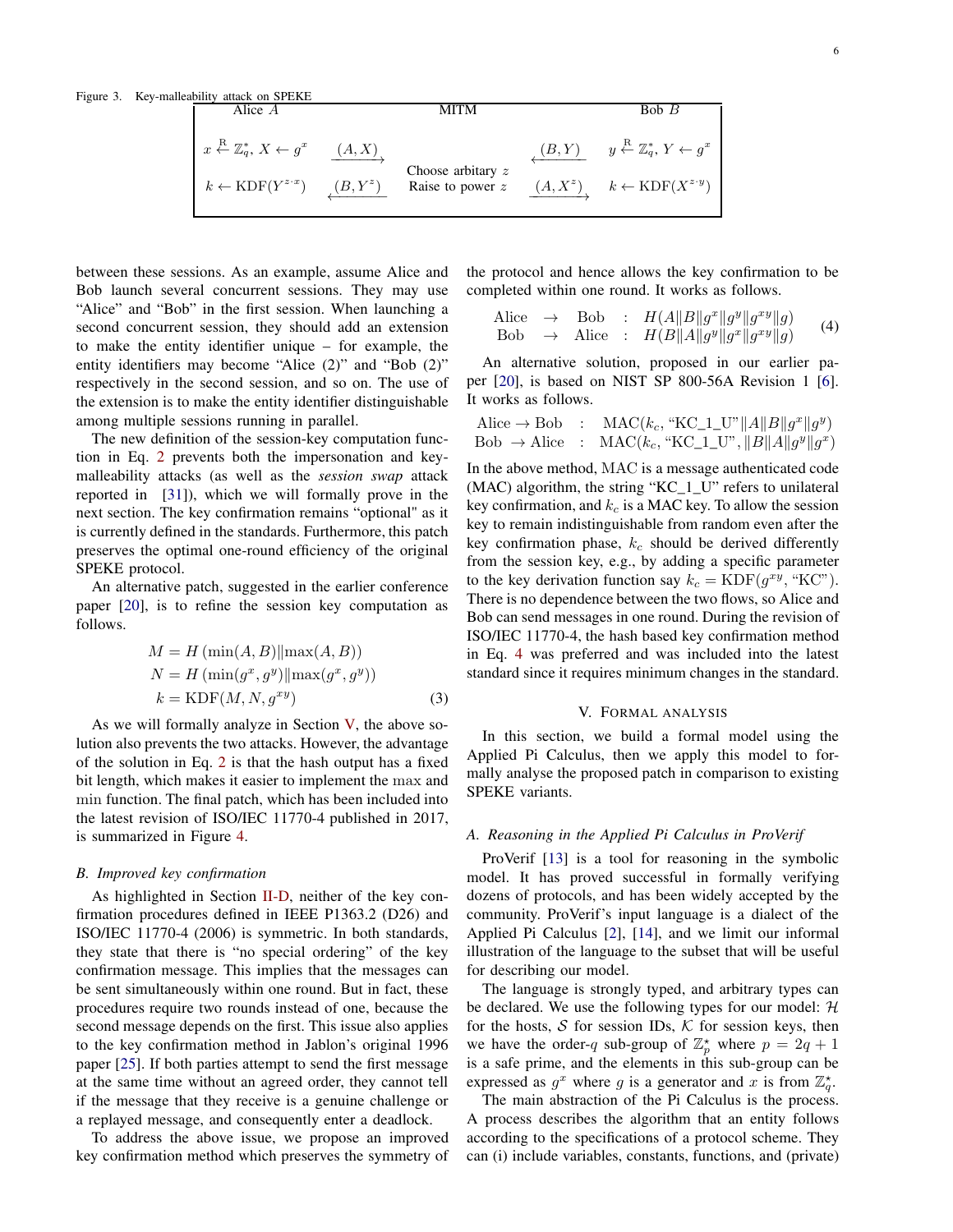## Figure 4. Patched SPEKE (included in ISO/IEC 11770-4:2017 [\[24\]](#page-11-6))

<span id="page-6-0"></span>

nonces (i.e.  $\nu x.P$  restricts the value x to the process P) (ii) write to and read from any channel c, denoted by out  $(c, \_)$ and in  $(c, \_)$  respectively, (iii) insert and extract elements to and from any table t, insert  $t(\_)$  and  $get t(\_)$ , and (iv) record events. Processes can be put in sequential or parallel execution with other processes including themselves, for unbounded number of times of replication. Such instruments allow for symbolic modelling of protocols.

To model security properties, the language offers some facility. The secrecy of names is verified in terms of unreachability and indistinguishability. The unreachability of the secret by the attacker determines whether the knowledge of the attacker can be augmented with such secret by using the inference rules determined with respect to the model. From the point of view of indistinguishability, the tool determines whether the attacker can distinguish between executions that use different secrets.

More sophisticated security properties, like entity authentication, bilateral unknown shared-key resilience, and others, can be formalised through events and correspondences [\[12\]](#page-10-14). Events must be explicitly included as extra lines into the processes, can take arguments, and will be recorded in the traces of execution. Correspondences are implications related to execution of events. By default the content of events is not accessible to the attacker, until the attacker is already aware of them or it will be by other rules. Moreover, the attacker is not directly capable of recording events, but it may induce processes to do so. Loosely speaking, an event can be thought as a piece of meta-semantics with respect to the purpose of the process itself. For example, the event  $e(A, B)$  may be interpreted as "Alice believes of having started an authentication with Bob". Although the terminology "Alice believes..." can recall the BAN logic [\[3\]](#page-10-15), and they undoubtedly share some sort of similarity at a high level, the concept of event is however different. In fact, its formalism has been built on top of a criticism to a lack of formality in the BAN logic [\[32\]](#page-11-12); in particular, an event may record something that cannot be interpreted as a *belief*. The generic proposition  $e(a_1, \ldots, a_n)$  is used as a short notation to say that there exists (at least) a trace which recorded such event.

The reasoning engine of ProVerif will execute a *main*

process and record traces of execution. At the same time, the attacker's knowledge and the tables, if any, are accordingly updated. Security properties are eventually checked by inspecting traces, tables, the attacker's knowledge, and, for equivalences, relations between traces and processes. We refer to the paper by Blanchet [\[13\]](#page-10-11) for additional details.

#### *B. Modelling the SPEKE protocol*

We formally model the following variants of the SPEKE protocol in the Applied Pi Calculus [\[29\]](#page-11-14): the original Jablon's protocol [\[25\]](#page-11-3), the ones in IEEE P1363.2:D26 [\[22\]](#page-11-0) and ISO/IEC 11770-4:2006 [\[23\]](#page-11-1), the earlier patch proposed by Hao and Shahandashti in 2014 [\[20\]](#page-11-7), and the final patch described in this paper and included into ISO/IEC 11770- 4:2017 [\[24\]](#page-11-6), each in two modes:

- without explicit key confirmation,
- with explicit key confirmation as described in the respective documents.

It is worth noting that a meaningful key exchange process should always be completed with some form of key confirmation, let it be explicit or implicit. The explicit key confirmation is realized by executing the explicit key confirmation procedure, which requires extra rounds of communication. But the explicit key confirmation procedure is optional [\[22\]](#page-11-0), [\[23\]](#page-11-1): without it, the key confirmation is deferred to the secure communication stage, and this is called *implicit* key confirmation [\[30\]](#page-11-13). However, the exact mechanisms for *implicit* key confirmation are not specified in [\[22\]](#page-11-0), [\[23\]](#page-11-1), [\[25\]](#page-11-3), which makes it difficult to model SPEKE with implicit key confirmation. To address this issue, we assume the implicit key confirmation is realized in the secure communication stage by prepending the first encrypted message with an explicit key confirmation string as defined in the respective explicit key confirmation procedure. Thus, our formal model treats SPEKE with implicit and explicit key confirmations as essentially the same with the only difference being that the latter requires additional rounds of communication.

In the model, we formally specify the following:

The two parties. All variants of the SPEKE protocol involve two parties: the Initiator  $I$  and the Responder  $R$ .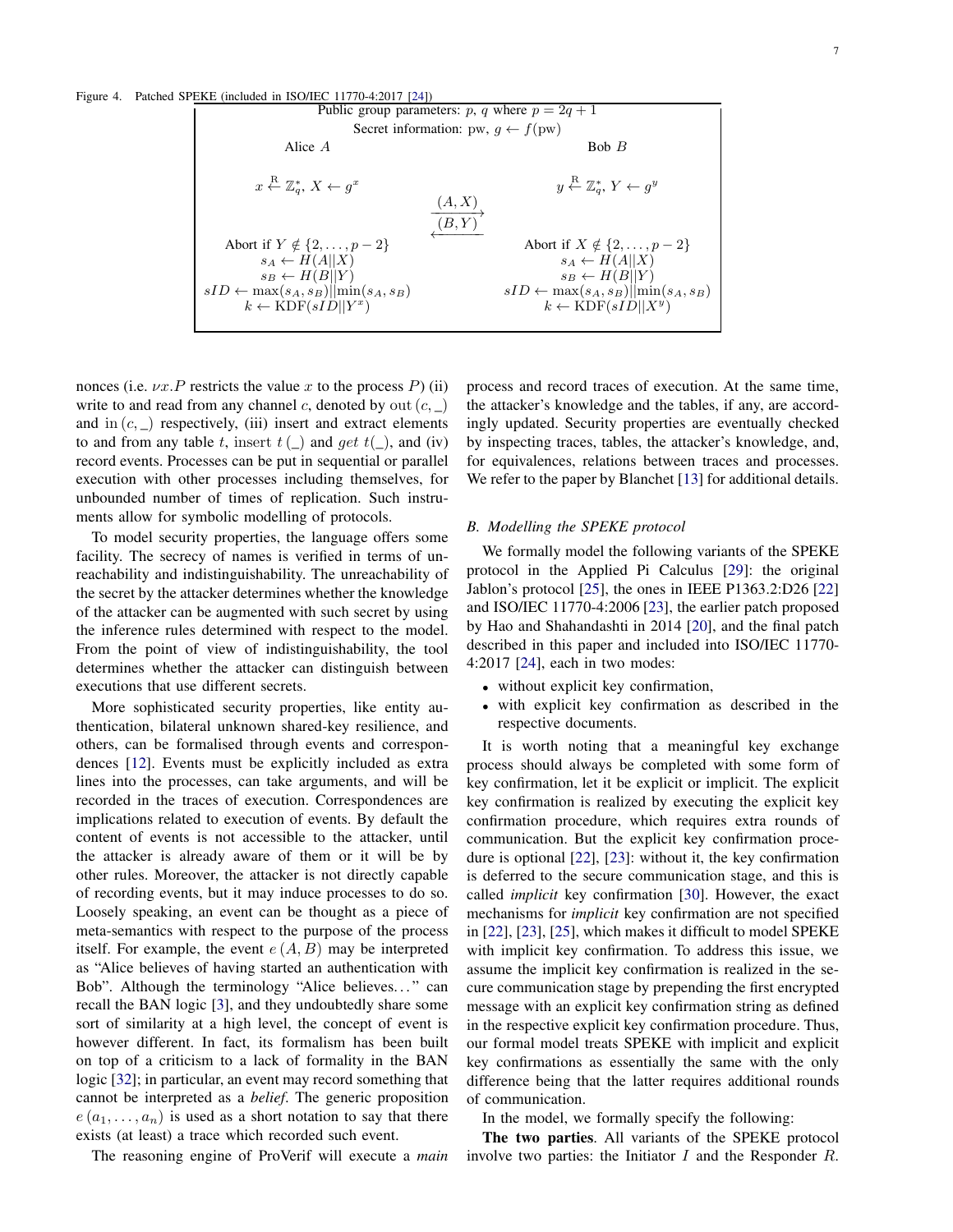They are modelled as two processes  $P_I$  and  $P_R$ . We use the initiator and the responder for the convenience of naming in our model. Essentially we assume that one party initiates the protocol by sending data in the first flow, and the other party responds by sending data in the second flow. Thus a one-round protocol is implemented in two flows. This does not change the security analysis of the protocol. Below we give the "vanilla" specification of the protocol. In the "vanilla" specification, we abstract out key reconstruction by a function symbol  $kdf$ , and the confirmation messages sent by the Initiator and the Responder are abstracted by the symbols  $kcf_I$  and  $kcf_R$  respectively. The actual specification of each variant has its own definitions of  $kdf$ ,  $kcf_I$  and  $kcf_R$  to capture the differences between the variants.

<span id="page-7-0"></span>Figure 5. The processes for the Initiator,  $P_I$ , and the Responder,  $P_R$ . In the above specification, the notation  $=X$  means abort if the incoming value is not X.

 $\overline{1}$ 

|                | $1   P_I \leftarrow \text{in}(c, (I, R))$ ; | $P_R \leftarrow \text{in}(c,(I,R))$ ; |
|----------------|---------------------------------------------|---------------------------------------|
| $\overline{2}$ | get $t (= I, = R, g)$ in                    | get $t (= R = I, g)$ in               |
| 3              | $\nu x$ let $X = q^x$ in                    | $\nu y$ let $Y = q^y$ in              |
| $\overline{4}$ | out $(c, (I, X))$ ;                         | out $(c, (R, Y))$ ;                   |
| 5              | in $(c, (= R, Y))$ ;                        | in $(c, (= I, X))$ ;                  |
| 6              | let $k = kdf$ in                            | let $k = kdf$ in                      |
|                | out $(c, kcf_I)$ ;                          | in $(c, = kcf_I);$                    |
| 8              | in $(c, = kcf_R)$ ;                         | out $(c, kcf_R)$ ;                    |
| 9              | out $(c, \text{enc}(k, m))$ ;               | out $(c, \text{enc}(k, m))$ ;         |

As can be easily seen in Figure [5,](#page-7-0) the code inside the boxes is the part modelling the protocol scheme depicted in Figure [1,](#page-2-0) where the key reconstruction part is abstracted by the function symbol  $kdf$ , and the confirmation messages sent by the Initiator and the Responder are abstracted by the symbols  $kcf_I$  and  $kcf_R$  respectively, where we omit their arguments for simplicity. We highlight the symmetric nature of the protocol letting both processes to write to the channel simultaneously.

The other lines (outside the box) in Figure [5](#page-7-0) serve to model the behaviour of the protocol and to verify security properties. In particular, the first line is to let the processes know the identities involved in the protocol; they read them from the channel  $c$  at the very beginning. The second line checks whether the password table contains a suitable password to communicate to the other party; otherwise, they abort. The last line is useful to verify the secrecy of the shared key  $k$  through the privacy of the message  $m$ , and the perfect forward secrecy. The details are deferred to Section [V-C](#page-7-1) where we discuss the security properties.

The pre-shared password. A table  $t$  of passwords is filled with all secret group generators that would be calculated from the passwords, i.e.,  $g \in \mathcal{G}$  is the secret group generator for  $A$  and  $B$ . From the point of view of the symbolic protocol design, sharing a password and then computing the generator is the same as having directly

shared the secret generator.

The main process. Informally, the main process  $P$ is an infinite repetition of the parallel execution of the Initiator's process  $P_I$  and the Responder's process  $P_R$ . Due to the symmetric nature of the SPEKE protocol, the naive implementation of the main process brings *false* attacks where the Initiator speaks to itself. To avoid this issue, we must explicitly support the session within the two parties. However, the session  $s$  is not private information, and we disclose it to the attacker by outputting it to the insecure channel c, i.e. out  $(c, s)$ . At this point, we have the infinite repetition of the following process:  $!(\nu s.out (c, s) ; (P_I | P_R))$ . The two parties would never engage the protocol if they do not share the password. For this reason, we have an environment process  $P_P$  which is in charge of inserting shared passwords into a table that can be accessed by  $P_I$  and  $P_R$ , but not the attacker. In order to record events and verify correspondences, we also have a process  $P_A$ , which records the agreements between the parties through events.

Finally, the main process  $P$  that the tool checks has the following structure:

$$
P \leftarrow (P_P | (!(\nu s.out(c, s); (P_I | P_R))) | !P_A).
$$

The process  $P_A$  collects information from two tables, one filled in by the Initiator and the other by the Responder. We emphasise that the protocol can be initiated by either of them and the two tables are put together recording a single event. For security properties that do not require tables to record events, the process will be simply 0; otherwise, depending on the property to prove, the events  $e_S$  end  $e_C$ can be recorded, where  $e_S$  means that the involved parties in the protocol agree with the participants, the session, and the reconstructed session key at the end of the protocol, and  $e_C$  means that the involved parties in the protocol agree with the participants, the session, the secret group, the secret nonce, and the reconstructed session key at the end of the protocol.

## <span id="page-7-1"></span>*C. Security properties*

The security properties are modelled as follows.

*1) Correctness:* This property checks whether the protocol gives authentication and key distribution in presence of honest parties [\[32\]](#page-11-12). Even though this property is generally the easiest to prove, it should not be neglected when formally modelling a protocol, in order to avoid either logical or typographic errors. To check the correctness of the models, we need to reconstruct the session key  $kdf$ . Its implementation depends on the SPEKE variants.

Formally, for all the sessions and nonce exponents, we require that there exists at least a trace in which the event collecting private and shared values of the participants is recorded and is such that the two honest participants agree on their identities, the password, and the session key with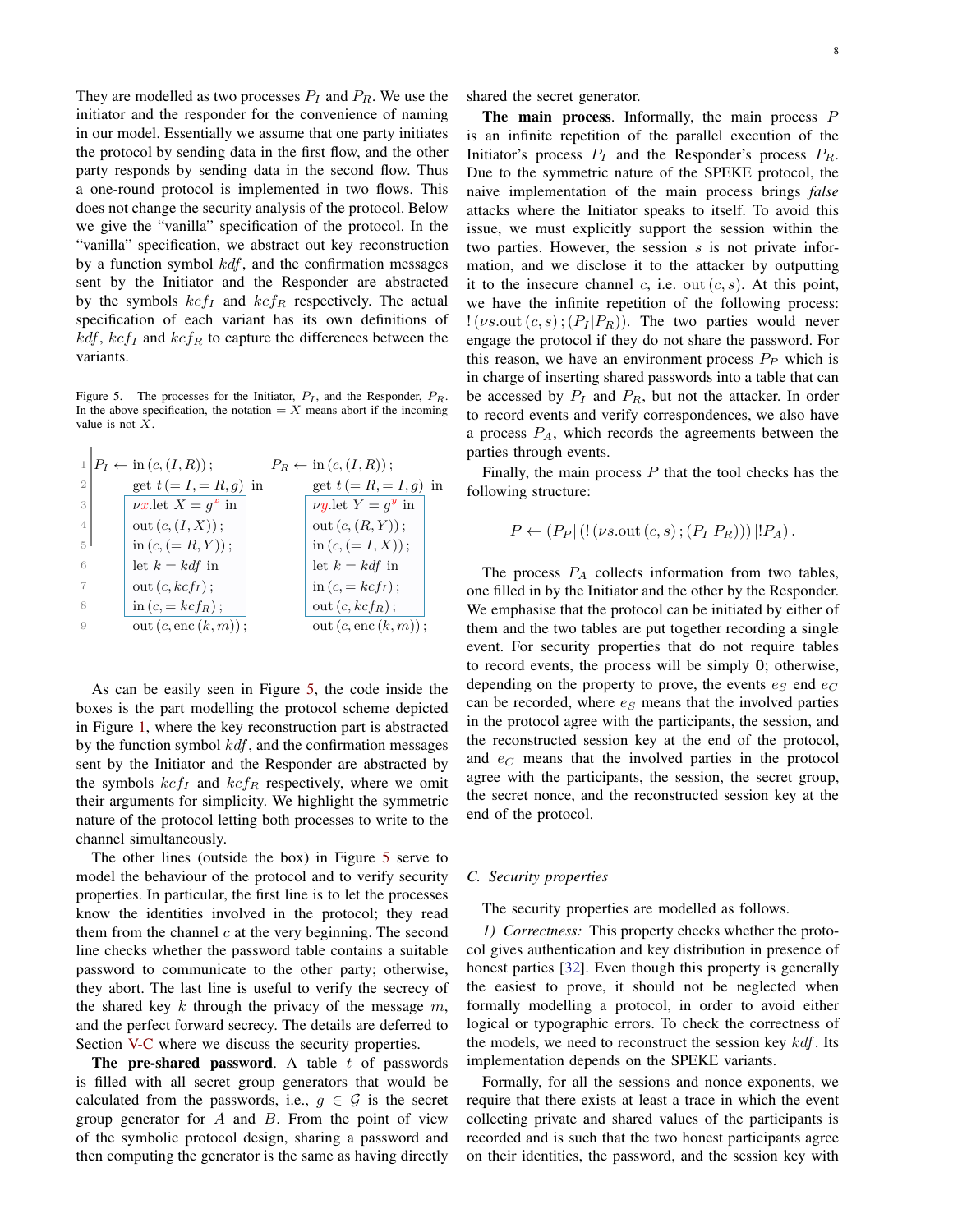the right formula.

$$
\forall s \in \mathcal{S}, x, y \in \mathbb{Z}_q^{\star}, g \in \mathbb{Z}_p^{\star}.
$$
  
\n
$$
e_C(A, B, s, g, x, kdf (A, B, g^x, g^y, g^{xy}, s),
$$
  
\n
$$
A, B, s, g, y, kdf (A, B, g^x, g^y, g^{xy}, s))
$$

where A and B are honest parties and  $q$  is the generator calculated from the shared password. If such an event is raised, then there exists a run of the protocol in which the two parties have authenticated each other and they have correctly computed the session key.

*2) Secrecy of the pre-shared password:* We proved the secrecy of the password through observational equivalence. Formally, if we call  $\pi_q$  the process describing the protocol where two honest parties  $A$  and  $B$  share the password  $q$ , and  $\pi_{g'}$  the same protocol but with  $g'$  instead of g, then the observational equivalence  $\pi_q \approx \pi_{q'}$  describes the property that any attacker cannot distinguish between the two runs of the protocol with probability (non-negligibly) better than a blind guess, and therefore no extra information about the secret password can be gained.

*3) Implicit key authentication:* Implicit key authentication is verified when only the two participants can reconstruct the session key. This concept is modelled by using the key to encrypt a secret message with deterministic encryption. We then check for observational equivalence of two runs of the processes  $P_I$  and  $P_R$  where in the last line (Figure [5\)](#page-7-0) the message encrypted is provided by a choice, out  $(c, \text{enc}(k, [m, m']) )$ . Similar to how we determine the secrecy of the password, if we call  $\pi_m$  the process describing the protocol where two honest parties  $A$  and  $B$  encrypt m, and  $\pi_{m'}$  the same protocol but with  $m' \neq m$ , then the observational equivalence  $\pi_m \approx \pi_{m'}$  is verified. If the observational equivalence holds and therefore the message  $m$  remains secret, it trivially follows that the shared key is at least as secret as  $m$ . In fact, the decryption function is public, and the reconstruction of the key will irredeemably compromise the secrecy of m.

*4) Explicit key authentication:* Explicit key authentication is verified when only the two participants can reconstruct the session key, and they actually do. It is therefore defined as implicit key authentication *and* an agreement on the computed key for the same session. Formally,

$$
\forall h_1, h_2 \in \mathcal{H}, s \in \mathcal{S}, k, k' \in \mathcal{K}.
$$
  

$$
e_S(h_1, h_2, s, k, h_1, h_2, s, k') \Rightarrow k = k'
$$

In other words, in a trace of execution the presence of the event  $e_S$  where the first and fifth arguments being equal (agreement on the initiator), the second and the sixth being equal (agreement on the responder), and the third and the seventh being equal (agreement on the session) implies that the fourth and the eighth are equal (equivalence of the reconstructed key). When this property is true, a protocol completed between two authenticated parties in the same session guarantees that the parties agree on the session key. This property, along with the implicit key authentication, gives explicit key authentication.

*5) Weak and strong entity authentication:* Weak entity authentication guarantees that two parties are indeed speaking to each other. Strong entity authentication requires agreement on other values than the mere entities. These values are supposed not to be injected, produced or inferred by an attacker. Those two properties share similarities in their formality. The events involved are 1)  $e_I$  to record that the initiator  $I$  believes that it has started a protocol with the responder R; 2)  $e_R$  to record that R believes that it has started a protocol with  $I$ ; 3)  $e_{IR}$  to record that  $I$  believes that it speaks to R at the end of the protocol, and 4)  $e_{RI}$ to record that  $R$  believes that it speaks to  $I$  at the end of the protocol. The first and the third are recorded by the honest initiator, while the the second and the fourth by the honest responder. Mutual *weak* authentication is provided by the two following symmetric correspondences, one for each honest party:

$$
\forall h_1, h_2 \in \mathcal{H}.\ e_{IR}(h_1, h_2) \Rightarrow e_R(h_1, h_2)
$$

$$
\forall h_1, h_2 \in \mathcal{H}.\ e_{RI}(h_1, h_2) \Rightarrow e_I(h_1, h_2)
$$

And mutual strong authentication by the following:

$$
\forall h_1, h_2 \in \mathcal{H}, s \in \mathcal{S}, k \in \mathcal{K}.
$$

$$
e_{IR}(h_1, h_2, s, k) \Rightarrow e_R(h_1, h_2, s, k)
$$

$$
\forall h_1, h_2 \in \mathcal{H}, s \in \mathcal{S}, k \in \mathcal{K}.
$$

$$
e_{RI}(h_1, h_2, s, k) \Rightarrow e_I(h_1, h_2, s, k)
$$

where they agree also on the session and the exchanged session key. Agreeing on the session will prevent any replay attack from other sessions, even concurrent, while agreeing on the key will guarantee that no attacker can let two authenticated parties not to share the same key. However, a key-malleability attack is still possible even if the protocol can achieve strong entity authentication.

*6) Perfect forward secrecy:* Usually, key exchange protocols verify (or claim) the perfect forward secrecy (PFS) property. For the password authenticated key exchange protocols, this property means that if passwords are compromised, the *past* session keys derived from such passwords still remain secret. Hence, an adversary can only keep a record of past communication which has not been compromised. We can reformulate this concept as a *passive* adversary whom is given the password and eavesdrops (unbounded number of) executions of the protocol trying to reconstruct any of the session keys. In practice, to verify this property we disclose the secret generator  $q$  to the attacker, out  $(c, g)$ , then we query the non-interference property on the encrypted message. Since the passive attacker can compute any decryption, the non-interference property captures the perfect forward secrecy, i.e., if the encrypted message cannot be reconstructed, it must be that any session key cannot be reconstructed either.

*7) Bilateral UKS:* Informally, a successful bilateral UKS attack makes two honest parties  $I$  and  $R$  believe that they share  $k$  with some other party [\[15\]](#page-10-16). To capture this attack,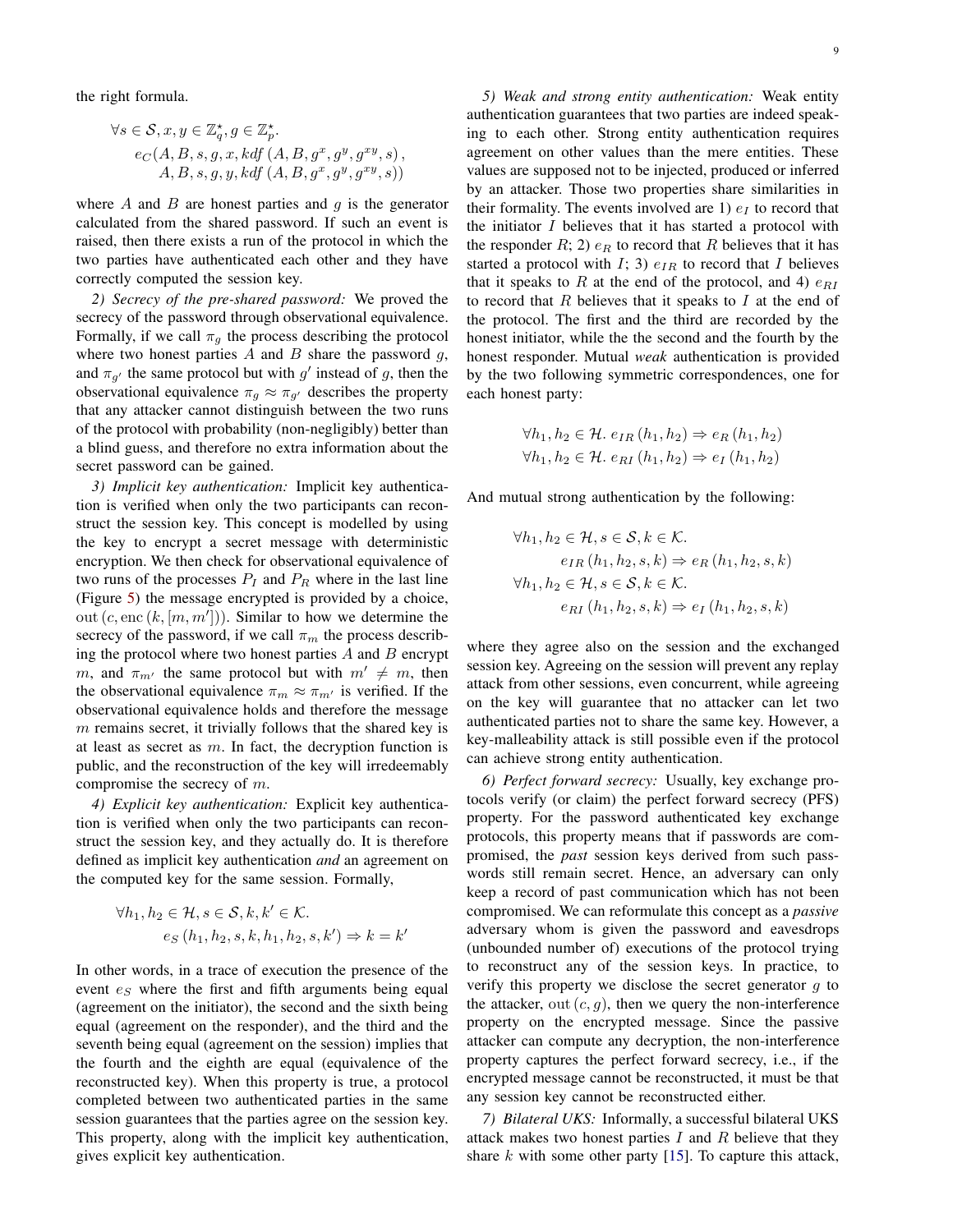we use the following correspondence:

$$
\forall h_1, h_2, h'_1, h'_2 \in \mathcal{H}, s, s' \in \mathcal{S}, k \in \mathcal{K}.
$$
  

$$
e_S(h_1, h_2, s, k, h'_1, h'_2, s', k) \Rightarrow h_1 = h'_1 \land h_2 = h'_2
$$

If an initiator and a responder recorded the same key, then it must be that they agree on the entities. If we required that they should agree on the session too, then we could put  $s = s'$  in logical AND with the two equivalences. On the contrary, if we wanted to force the tool to show bilateral UKS attacks in the same session, we could state  $s = s'$  as a premise.

*8) Impersonation attack:* The impersonation attack is a problem that generally affects SPEKE protocols and an instance of such an attack has been shown in Section [III-A.](#page-3-2) To formalise this attack, we build a model in which there exists only one honest party and the attacker. In this case, if the honest party ever shares a key with another party, then the other party must be the attacker, and the attacker must impersonate another honest party in order to run the protocol up to this point. In fact, all SPEKE variants without key confirmation phase are vulnerable to this attack.

To verify, we can check for every honest party, session and key, the event of authenticating the other party is not recorded in any trace (i.e. the adversary cannot establish a shared key with the honest party). Formally, we check the following property:

$$
\forall h_1, h_2 \in \mathcal{H}, s \in \mathcal{S}, k \in \mathcal{K}.
$$

$$
\neg (e_{RI}(h_1, h_2, s, k) \lor e_{IR}(h_1, h_2, s, k)).
$$

*9) Sessions swap:* A man-in-the-middle is able to perform the sessions swap attack if it can let a honest party in some session s share a key with another honest party in some other concurrent session  $s'$  and vice versa. This attack occurs in a key-exchange protocol where the key does not depend on the session. Formally, we say that for every two parties and for every key, the presence of an agreement on the Initiator, Responder, and session key must imply the equivalence of the sessions.

$$
\forall h_1, h_2 \in \mathcal{H}, s, s' \in \mathcal{S}, k \in \mathcal{K}.
$$
  

$$
e_S(h_1, h_2, s, k, h_1, h_2, s', k) \Rightarrow s = s'.
$$

*10) Malleability:* The malleability of the session key is an attack that affects many variants of the SPEKE protocols, and it was described in Section [III-B.](#page-4-1) Capturing the malleability attack in ProVerif requires more efforts than other attacks, because it is based on an *extra* level of group exponentiation equality (three commutative exponents). This results in a larger search space when the reasoning engine checks the property, and ProVerif slows down considerably (taking minutes instead of milliseconds to verify the nonmalleability property on a 3.2 GHz computer with 64 GB RAM running Linux). To detect malleability, we require the two honest parties to write into a table some values they agree with, plus their secret fresh exponents and the secret generator (the password). This way, when checking for correspondence, we can check whether the key is indeed what is expected with regard to the private inputs of the parties.

Formally, for every pair of parties, session, generator, two exponents and key, where the parties agree on the identities, the session, the generator and the key (they cannot agree on the other party's secret), then the key they agree on is computed equivalently to the formula provided by the protocol.

$$
\forall h_1, h_2 \in \mathcal{H}, x, y \in \mathbb{Z}_q^*, g \in \mathbb{Z}_p^*, s \in \mathcal{S}, k \in \mathcal{K}.
$$
  
\n
$$
e_C(h_1, h_2, s, h, x, k, h_1, h_2, s, g, y, k) \Rightarrow
$$
  
\n
$$
k = kdf(a, b, g^x, g^y, g^{xy}, s) \lor kdf(b, a, g^y, g^x, g^{xy}, s).
$$

Note the key  $k$  may have two different values depending on in the protocol who is the initiator and who is the responder.

#### VI. SUMMARY OF RESULTS

The ProVerif scripts that we created to model and verify the protocols are available at GitHub [\[1\]](#page-10-17). There are in total 54 scripts related to this paper, each for a different variant and a property. ProVerif will give one of the following four responses: (i) the property is true, (ii) the property is false, (iii) the property cannot be proved, and (iv) nontermination.

The results are summarised in Table [I.](#page-10-18) The proposed patch (as well as the patch in [\[20\]](#page-11-7)) improves the round efficiency over the previous SPEKE variants [\[22\]](#page-11-0), [\[23\]](#page-11-1), [\[25\]](#page-11-3) by allowing the explicit key confirmation steps to be completed within one round. As a result, it requires only 2 rounds to finish the key exchange with explicit key confirmation as opposed to 3 rounds previously. All variants have the Implicit Key Authentication (IKA) property, confirming that the session key will not be learned by the attacker, and that the attacker cannot get confidential information by eavesdropping. This does not contradict the impersonation attack shown in Section [III,](#page-3-3) since that attack works without the adversary learning the session key. However, that attack demonstrates that the adversary is able to manipulate the two parallel sessions to make them generate *identical* session keys. Consequently, the adversary is able to pass the explicit key confirmation by replaying messages. This is confirmed by our formal analysis that the original SPEKE [\[25\]](#page-11-3), and the SPEKE in standards [\[22\]](#page-11-0), [\[23\]](#page-11-1) do not fulfil the explicit key authentication property. Also, the existence of the impersonation attack shows that these variants do not fulfil the weak/strong entity authentication which concerns assuring the identities of the entities involved in the key exchange protocol. The proposed patch prevents the Session Swap attack (SS), the UKS attack, and the Malleability (MAL) attack by making the session key depend on the session, the identities, and the transcript of the key exchange process. We emphasise that these security properties are verified *before* any key confirmation either implicit or explicit. To guarantee that the participants are mutually authenticated, the key confirmation becomes necessary. Such key confirmation must include all of the key points above, i.e., session, identities, and a transcript of the key exchange messages, so avoiding the above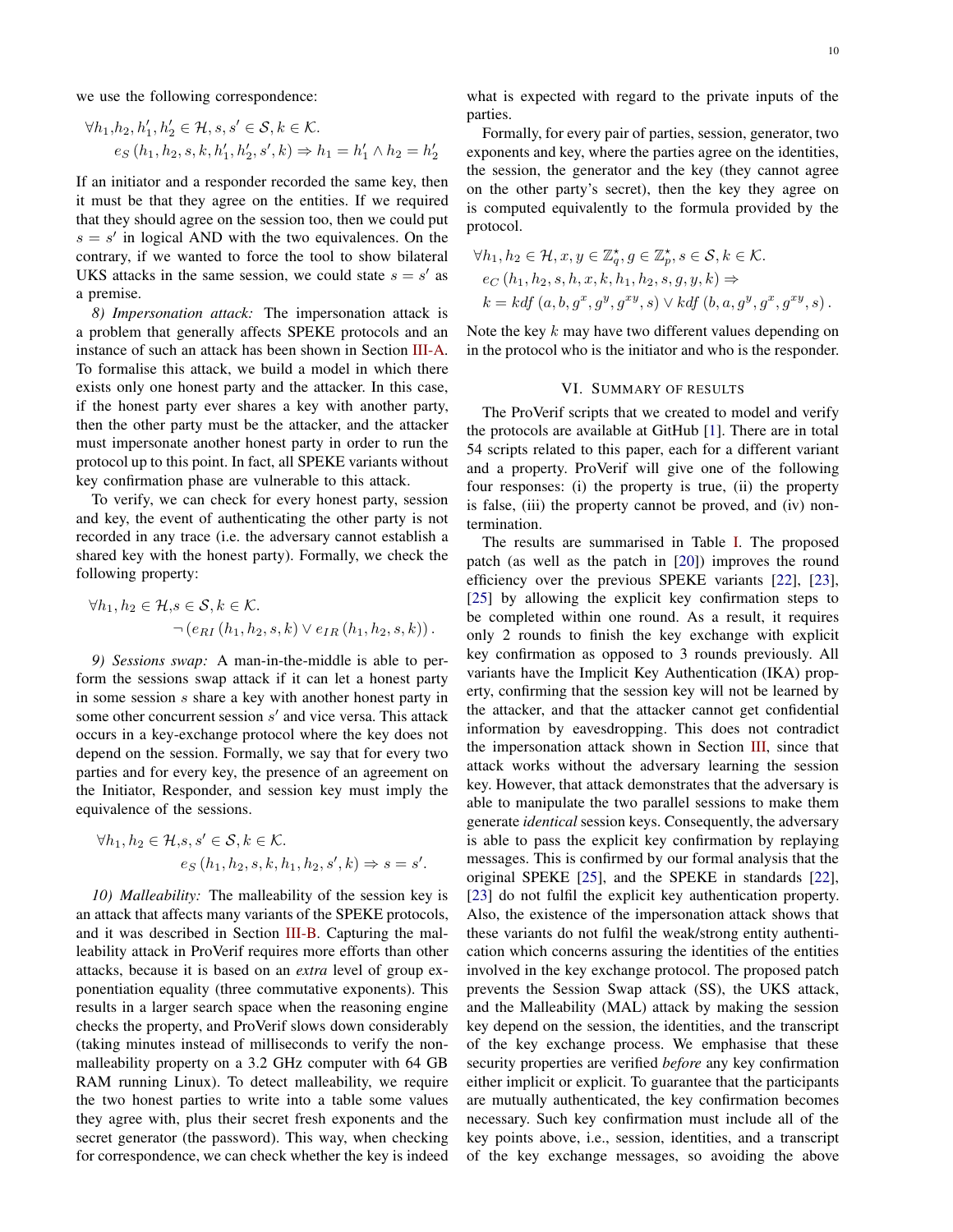Table I SUMMARY OF RESULTS ON EFFICIENCY AND FORMAL VERIFICATION IN PROVERIF

| <b>Variants</b>                | RND RND-E IKA EKA WA SA IMP SS PFS UKS MAL |                                                                           |  |  |  |  |
|--------------------------------|--------------------------------------------|---------------------------------------------------------------------------|--|--|--|--|
| Jablon 1996 paper $[25]$       |                                            | $\sqrt{X}$ x x x x x $\sqrt{X}$ x x                                       |  |  |  |  |
| IEEE P1363.2:D26 [22]          |                                            | $\sqrt{X}$ $\times$ $\times$ $\times$ $\times$ $\times$ $\times$ $\times$ |  |  |  |  |
| ISO/IEC 11770-4:2006 [23]      |                                            | $\sqrt{X}$ $\times$ $\times$ $\times$ $\times$ $\times$ $\times$          |  |  |  |  |
| Hao and Shahandashti [20]      |                                            | <b>√ √ √ √ √ √ √</b> √                                                    |  |  |  |  |
| P-SPEKE (ISO/IEC 11770-4:2017) |                                            | √ √ √ √ √ √ √ √ √                                                         |  |  |  |  |

<span id="page-10-18"></span>The results are grouped by variants with and without key confirmation phase (KC).

*Legend*. Round efficiency: without explicit key confirmation (RND), with explicit key confirmation (RND-E). Security properties: Implicit Key Authentication (IKA), Explicit Key Authentication (EKA), Weak Entity Authentication (WA), Strong Entity Authentication (SA), Impersonation resilience (IMP), Sessions Swap resilience (SS), Perfect Forward Secrecy (PFS), bilateral Unknown Key-Share resilience (UKS), and Malleability resilience (MAL). Outcomes:  $(√)$  - verified,  $(×)$  - attacks found,  $(−)$  - not applicable.

mentioned attacks. Including only the identities allows to verify *weak* entity authentication only.

#### ACKNOWLEDGEMENTS

We thank Professor Liqun Chen for her invaluable advice and comments on revising SPEKE in ISO/IEC 11770-4.

## **REFERENCES**

- <span id="page-10-17"></span>[1] Verification of SPEKE using ProVerif. [https://github.com/nitrogl/speke-verification,](https://github.com/nitrogl/speke-verification) 2018.
- <span id="page-10-12"></span>M. Abadi, B. Blanchet, and C. Fournet. The applied pi calculus: Mobile values, new names, and secure communication. *arXiv preprint arXiv:1609.03003*, 2016.
- <span id="page-10-15"></span>[3] M. Abadi and M. R. Tuttle. A semantics for a logic of authentication. In *Proceedings of the tenth annual ACM symposium on Principles of distributed computing*, pages 201–216. ACM, 1991.
- <span id="page-10-6"></span>[4] M. Abdalla, F. Benhamouda, and P. MacKenzie. Security of the j-pake password-authenticated key exchange protocol. In *Security and Privacy (SP), 2015 IEEE Symposium on*, pages 571–587. IEEE, 2015.
- <span id="page-10-3"></span>[5] M. Abdalla and D. Pointcheval. Simple password-based encrypted key exchange protocols. In *CT-RSA*, volume 3376, pages 191–208. Springer, 2005.
- <span id="page-10-10"></span>[6] E. Barker, L. Chen, A. Roginsky, and M. Smid. Recommendation for pair-wise key establishment schemes using discrete logarithm cryptography. *NIST special publication*, 800:56A, 2013.
- <span id="page-10-7"></span>[7] M. Bellare, D. Pointcheval, and P. Rogaway. Authenticated key exchange secure against dictionary attacks. In *international conference on the theory and applications of cryptographic techniques*, pages 139–155. Springer, 2000.
- <span id="page-10-5"></span>[8] M. Bellare and P. Rogaway. Entity authentication and key distribution. In *Annual international cryptology conference*, pages 232–249. Springer, 1993.
- <span id="page-10-0"></span>[9] S. M. Bellovin and M. Merritt. Encrypted key exchange: Passwordbased protocols secure against dictionary attacks. In *Research in Security and Privacy, 1992. Proceedings., 1992 IEEE Computer Society Symposium on*, pages 72–84. IEEE, 1992.
- <span id="page-10-4"></span>[10] J. Bender, Ö. Dagdelen, M. Fischlin, and D. Kügler. The pace| aa protocol for machine readable travel documents, and its security. In *Financial Cryptography*, volume 7397, pages 344–358. Springer, 2012.
- <span id="page-10-14"></span><span id="page-10-1"></span>[11] BlackBerry Unlimited. *Security Note, BlackBerry 10 Devices*, 2016.
- [12] B. Blanchet. Automatic verification of correspondences for security protocols. *Journal of Computer Security*, 17(4):363–434, 2009.
- <span id="page-10-11"></span>[13] B. Blanchet et al. An efficient cryptographic protocol verifier based on prolog rules. In *csfw*, volume 1, pages 82–96, 2001.
- <span id="page-10-13"></span>[14] B. Blanchet et al. Modeling and verifying security protocols with the applied pi calculus and proverif. *Foundations and Trends® in Privacy and Security*, 1(1-2):1–135, 2016.
- <span id="page-10-16"></span>[15] L. Chen and Q. Tang. Bilateral unknown key-share attacks in key agreement protocols. *J. UCS*, 14(3):416–440, 2008.
- <span id="page-10-2"></span>[16] Entrust. *Entrust TruePass™Product Portfolio Strong Authentication, Digital Signatures and end-to-end encryption for the Web Portal.*, 2003.
- <span id="page-10-8"></span>[17] O. Goldreich and Y. Lindell. Session-key generation using human passwords only. In *Annual International Cryptology Conference*, pages 408–432. Springer, 2001.
- <span id="page-10-9"></span>[18] F. Hao. On robust key agreement based on public key authentication. In *Financial Cryptography*, volume 6052, pages 383–390. Springer, 2010.

Our formal analysis using ProVerif confirms that our proposed patch prevents the two attacks as identified earlier. However, this analysis does not constitute a complete proof of security for SPEKE, as one might expect from formal authenticated key exchange models [\[4\]](#page-10-6), [\[7\]](#page-10-7), [\[8\]](#page-10-5), [\[17\]](#page-10-8), [\[27\]](#page-11-11). In particular, we have not proved that SPEKE is resistant against off-line dictionary attacks based on standard security assumptions such as DDH or CDH. We highlight that the original SPEKE was designed without a security proof. Retrospective efforts to prove the security of a protocol based on standard number theoretical assumptions may turn out to be very hard if not impossible. We leave further analysis of SPEKE to future work.

#### VII. CONCLUSIONS

The SPEKE protocol was firstly proposed by Jablon over two decades ago. Since then, it has been adopted by international standards, and built into smart phones and other products. We identified two weaknesses in the standardized SPEKE specification, which affect all implementations that follow the IEEE 1362.3 and ISO/IEC standards. Accordingly we proposed a patched SPEKE to address the identified issues. We formally modelled the discovered attacks against SPEKE and proved that the proposed patch was immune to these attacks. In addition, we contributed to improve the round efficiency of the protocol in the key confirmation phrase. Our proposed patch and the improved key confirmation procedure have been included into the latest revision ISO/IEC 11770-4 published in July 2017. However, the SPEKE specification in IEEE P1363.2 (which is currently not maintained) remains unfixed.

The problems in SPEKE identified in this paper have evaded 20 years cryptanalysis (informal and formal) by the security and standardization communities. The initial discovery of the two attacks on SPEKE was down to manual analysis, which was later formally verified by applying the ProVerif tool. The mechanised proofs that we produce are not only helpful for proving security properties of similar protocols, but also for preventing the same problems in the future. This shows that traditional human cryptanalysis, in conjunction with modern automated proof techniques, is useful in improving security protocols, especially those that have been included in international standards.